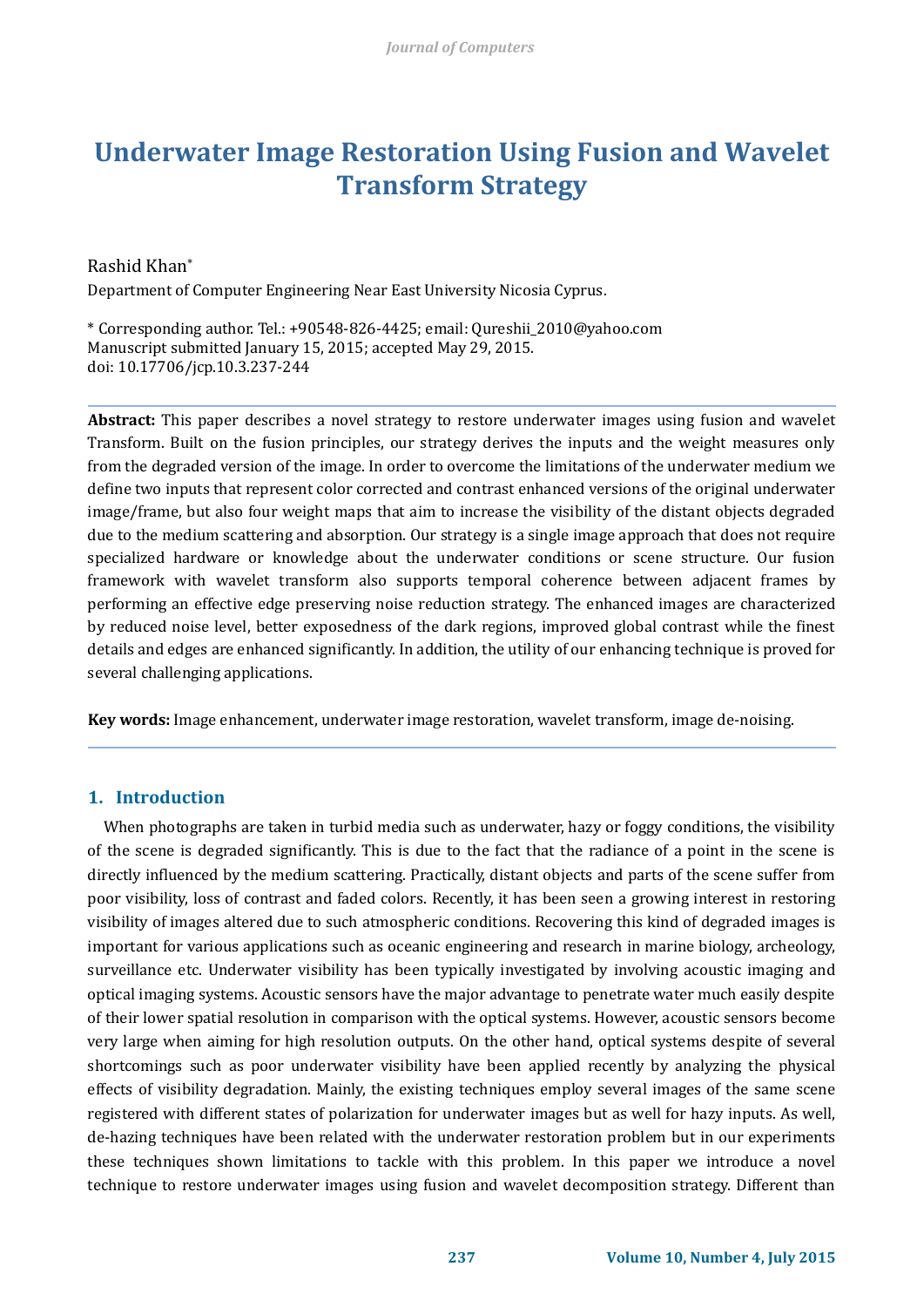most of the existing techniques, our algorithm does not use supplemental information (e.g. images, depth estimation of the scene, hardware, etc.) processing only the content of the input degraded image. Our strategy is built on the image fusion principles. The proposed restoration algorithm employs three inputs that are mainly computed from the white balanced and min-max enhanced versions of the input image.

## **2. Related Work**

**Polarization analysis [1]:** An algorithm is presented, which inverts the image formation process for recovering good visibility in images of scenes. The algorithm is based on a couple of images taken through a polarizer at different orientations. As a by-product, a distance map of the scene is also derived. In addition, this paper analyzes the noise sensitivity of the recovery. We successfully demonstrated our approach in experiments conducted in the sea. Great improvements of scene contrast and color correction were obtained, nearly doubling the underwater visibility range.

**A gray scale image, algorithm [2]:** Proposed and compared with other is its speed: its complexity is a linear function of the number of image pixels only. This speed allows visibility restoration to be applied for the first time within real-time processing applications such as sign, lane-marking and obstacle detection from an in-vehicle camera. Another advantage is the possibility to handle both color images and gray level images since the ambiguity between the presence of fog and the objects with low color saturation is solved by assuming only small objects can have colors with low saturation. The algorithm is controlled only by a few parameters and consists in: atmospheric veil inference, image restoration and smoothing, tone mapping.

**The method [3]:** Employs a fusion-based strategy that takes as inputs two adapted versions of the original image that are weighted by special maps in order to yield accurate haze free results. The method computes in a per-pixel fashion being straightforward to be implemented.

**A method [4]:** For salient region detection that outputs full resolution saliency maps with well-defined boundaries of salient objects. These boundaries are preserved by retaining substantially more frequency content from the original image than other existing techniques. Our method exploits features of color and luminance, is simple to implement, and is computationally efficient.

**P. Burt and T. Adelson [5]:** Describe a technique for image encoding in which local operators of many scales but identical shape serve as the basis functions. The representation differs from established techniques in that the code elements are localized in spatial frequency as well as in space. Pixel-to-pixel correlations are first removed by subtracting a low pass filtered copy of the image from the image itself. The result is a net data compression since the difference, or error, image has low variance and entropy, and the low-pass filtered image may represented at reduced sample density. Further data compression is achieved by quantizing the difference image. These steps are then repeated to compress the low-pass image. Iteration of the process at appropriately expanded scales generates a pyramid data structure. The encoding process is equivalent to sampling the image with Laplacian operators of many scales. Thus, the code tends to enhance salient image features. A further advantage of the present code is that it is well suited for many image analysis tasks as well as for image compression. Fast algorithms are described for coding and decoding.

## **3. Proposed Wavelet Cum Fusion Strategy and Architecture Design**

In this paper we introduce a novel technique to restore underwater images. Different than most of the existing techniques, our algorithm does not use supplemental information (e.g. images, depth estimation of the scene, hardware, etc) processing only the content of the input degraded image. Our strategy is built on the image fusion principles. The proposed restoration algorithm employs three inputs that are mainly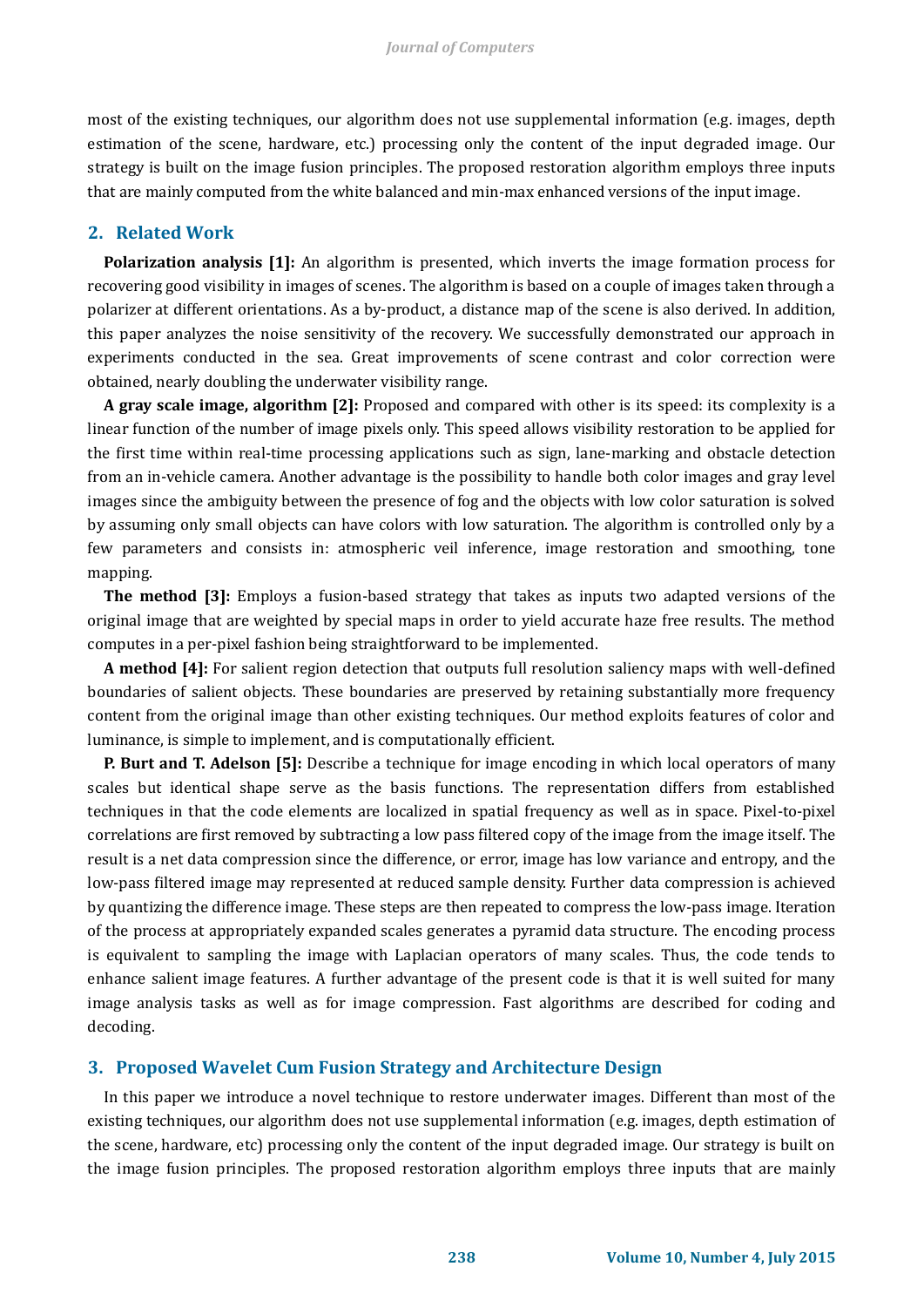computed from the white balanced and min-max enhanced versions of the input image. Moreover, the fusion process takes four weight maps that specify the luminance, global contrast, Chroma and the original saliency which are shown in Fig. 1 as an Architecture Design for designed system. Finally, the inputs and the weights are blended in a multi-scale fashion that avoids introducing undesired artifacts. Besides being straightforward to be implemented, our fusion-based method is characterized by a high degree of flexibility since it can be combined with other strategies to generate more accurate inputs and appropriate weights. Practically, the main difference between fusion methods that make them application-specific is the choice of inputs and weights.



Fig. 1. Architecture design for designed system.

- Our method is build-up on the fusion strategy that takes a sequence of inputs derived from the initial image.
- Different than most of the existing techniques, our algorithm does not use supplemental information processing only the content of the input degraded image.
- Our strategy is built on the image fusion principles.



Fig. 2. Wavelet transform.

The wavelet transform has become a useful computational tool for a variety of and image processing applications. Wavelet transforms we used for 'cleaning' images (reducing unwanted blurring). The summation composed into two stages. First step is along the x-axis and then calculate along the y-axis each axis, we can apply fast wavelet transform to accelerate the speed. A schematic Fig. 2 shows the two dimensional signal (usually image) is divided into four bands: LL (left-top), HL (right-top), LH (left bottom)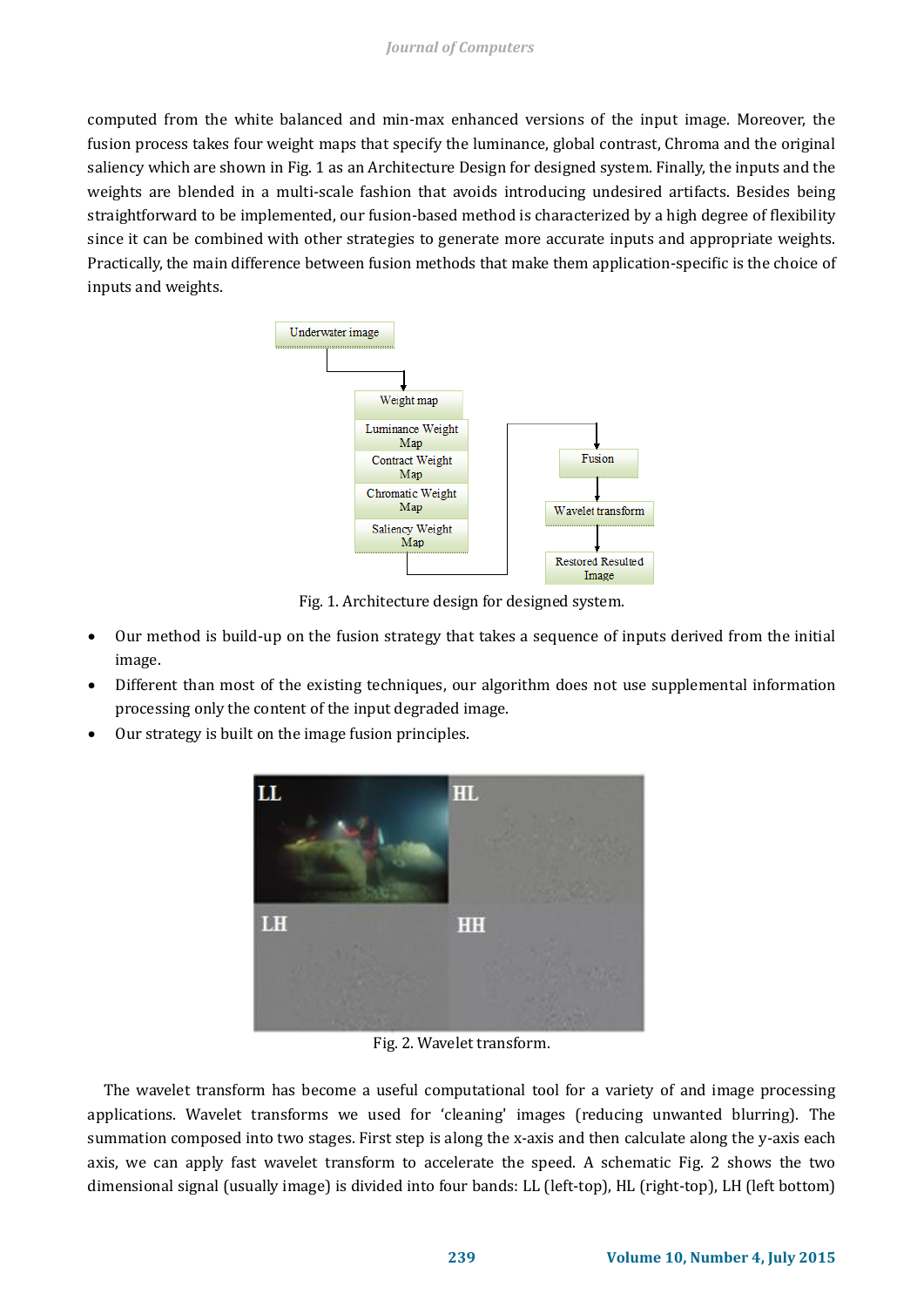and HH (right-bottom). The HL band indicated the variation along the x-axis while the LH band shows the y-axis variation .The power is more compact in the LL band. In the point of coding. We can spend more bits on the low frequency band and less-bit on the high frequency band or even set them to zero [1].

# **4. Problem Definition**

An object can generally be characterized by its shape, its color, sometimes its size or its texture. In an underwater environment (contrary to a terrestrial one), it is difficult to recognize an object by observing its color because in the underwater medium, the colors are modified by attenuation and are not constant with the distance. However, when we are looking for known objects, the color remains a simple and robust feature. In underwater environment, images suffer from low contrast, non-uniform lighting, noise, limited visibility, etc. The amount of light that enters the water also starts reducing as the depth increases in the sea. The research on underwater image processing can be addressed from two different points of view- image restoration and image enhancement (Raimondo Schettini and Silvia Corchs, 2 February 2010). Image restoration involves the recovery of the actual image. This is nothing but trying to get back the original image from a faulty copy. Image enhancement deals with increasing the visibility of the faulty image, to make it as close to the original image as possible by us. Enhancement is generally preferred over restoration, as it is simpler and is sufficient for further processing of the images. In this survey paper, six algorithms related to image enhancement are discussed. Through image enhancement one can improve the quality of image by improving its features. Image enhancement produces a visually pleasing image. Recognition of objects in images depends on local image features. These algorithms are project or purpose specific. So unlike the enhancement techniques mentioned, these aren't generalized for all purposes.

## **5. Inputs**



Original image Contrast image White blance

Fig. 3. White balance for image 1.

In our restoration approach the first input is represented by the initial white balanced image. In Fig. 3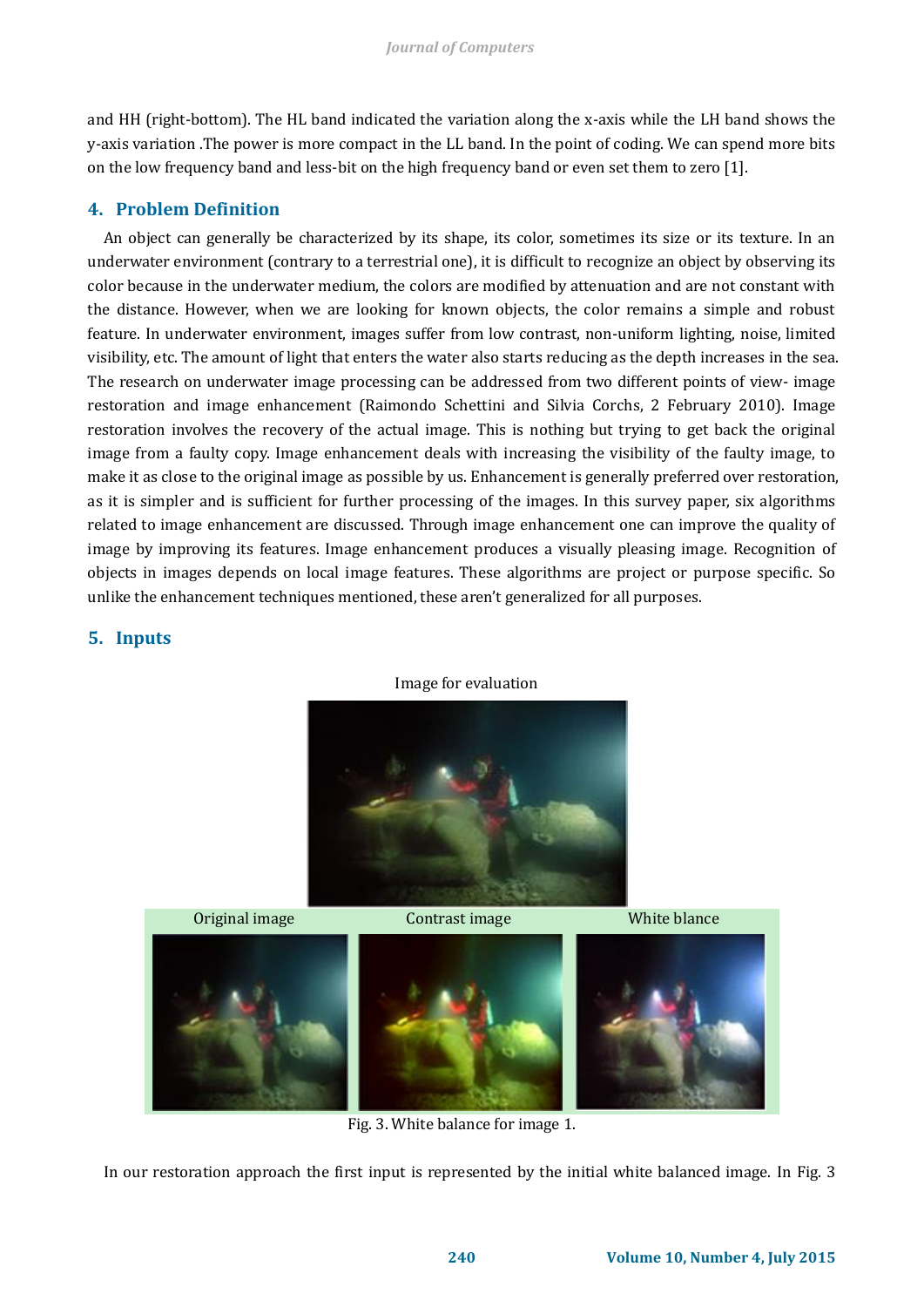obtain the color corrected image the algorithm searches to equalize the median values of the basic R,G,B color channels. This step is important since the input color channels of the underwater images are rarely balanced. We perform a linear adjustment of the histogram by stretching the original mean value to the desired average value of the scene. Additionally, the mean reference value (default 0.5) is increased with a small degree *T* (*T*=0.15) of the actual scene mean in order to preserve both the gray value and to obtain the desired appearance of the existing white objects in the scene.

## **6. Weight Maps**

Luminance weight map controls the luminance gain of the final result since the general appearance of the degraded input photo tends to become flat. This weight value represents the standard deviation between every R,G and B color channels and the luminance L of the input. It generates high values correlated with the preservation degree of each input region, while the multi-scale blending ensures a seamless transition between the inputs. Although this map may enhance the degraded input, it may reduce as well the image contrast and the colorfulness. These undesired effects are balanced in our strategy by defining three additional weights: contrast (local contrast), saliency (global contrast) and chromatic (colorfulness) which are showed below in Fig. 4. Contrast weight map yields high values to image elements such as edges and texture. To generate this map we rely on an effective contrast indicator built on the Laplacian filter computed on the gray scale of each image input. A similar local contrast estimator has been employed for tasks such as multi-focus fusion and extended the depth-of-field. Chromatic weight map is designed to control the saturation gain of the result. This map may be seen as a basic saturation indicator that computes for every pixel the distance between the saturation value *S* and the maximum of the saturation range using a Gauss curve: *d* with a standard deviation *σ*=0.3. Since images with increased saturation are more preferred, this chromatic map assigns higher values to the well saturated pixels. Saliency weight map is a quality map that estimates the degree of conspicuousness with respect to the neighborhood regions. This value is effectively computed based on the formulation introduced by Achanta *et al.* Their strategy is motivated by the biological concept of center-surround contrast. The saliency weight at pixel position (*x*, *y*) of input *Ik* is defined [6].



Fig. 4. Weight based enhancement.

## **7. Fusion**

Our single image approach is built on a multi-scale fusion technique by defining several inputs that are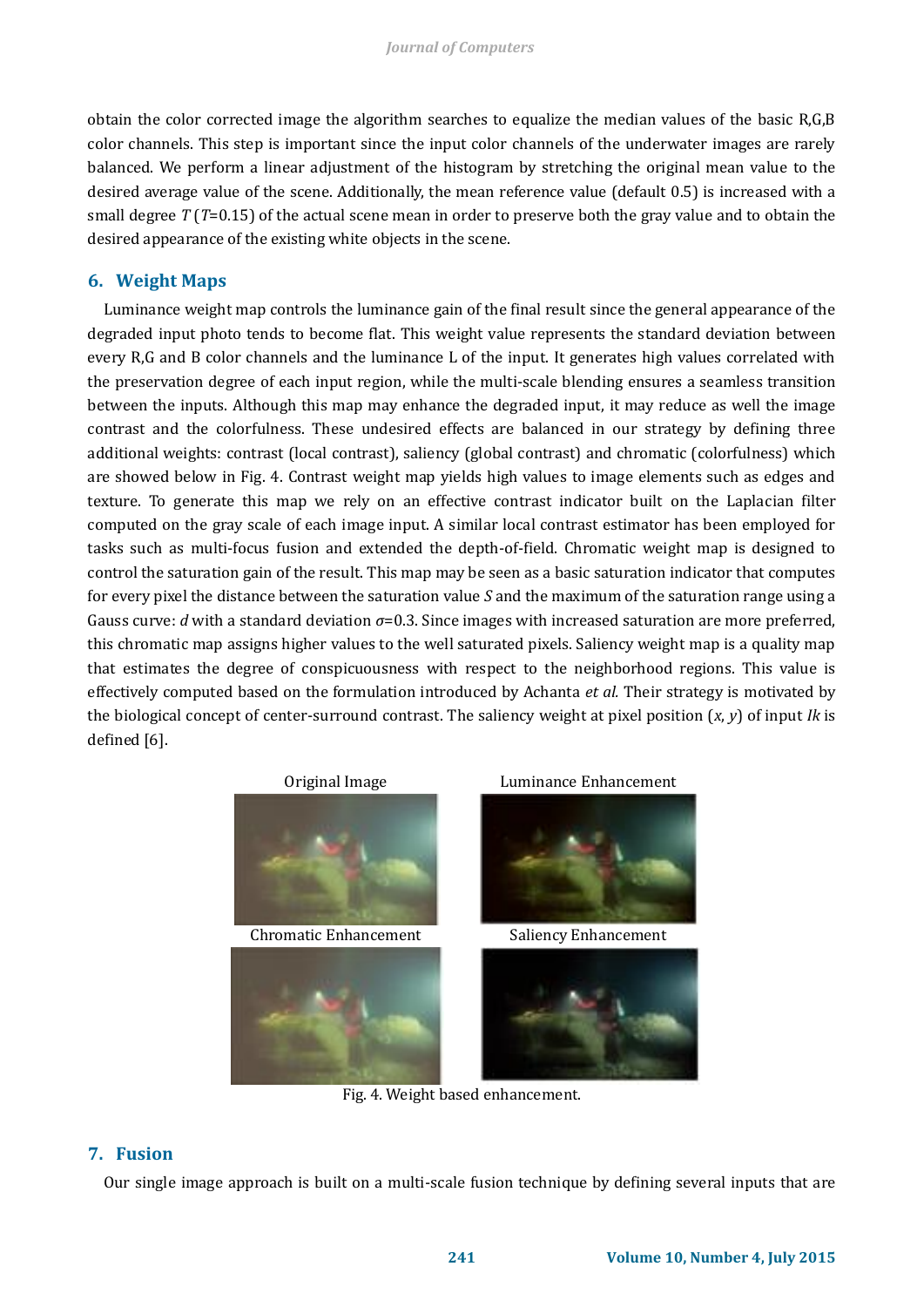derived from the original input image. To obtain an image with enhanced visibility, each region from the image needs to be characterized by the optimal appearance in the input sequence. To generate suitable inputs we searched for appropriate enhancement methods. Although most image enhancement methods are able to improve with a certain degree the visibility in some areas, there are many limitations such as loss of contrast or clipping of details that may be introduced in different regions of the image.

Our fusion-based approach has the advantage to select based on the weight maps characteristics the appropriate pixels from each input and blend them in a final enhanced version. The proposed technique is described by three main steps. Firstly, we derive the sequence of input images characterized by the desired details that need to be preserved in the restored result.

#### **8. Under Water Image Restoration**

The weight maps that rate the locally important information are defined and finally, the composition of the final output is obtained by employing a classical multi-scale fusion strategy. An important advantage is that by our strategy the underwater image enhancement may be performed reliably even when the distance map (transmission) is not previously estimated.in Fig. 5 we compared our resulted image with initial underwater image. Over all evaluations process we get restored clear final image. Results are shown below in Fig. 6.



Fig. 5. Fusion based result restored image.



Fig. 6. Wavelet restored resulted image.

#### **9. Experimental Result**

We have discussed some issues concerning image processing analysis particularly in the context of underwater image enhancement. It has been highlighted that researchers within the field of marine research in general and computer science in particular are facing problems regarding the quality of the underwater images. Such problems need to be addressed in order to perform an effective and rigorous analysis on the underwater images.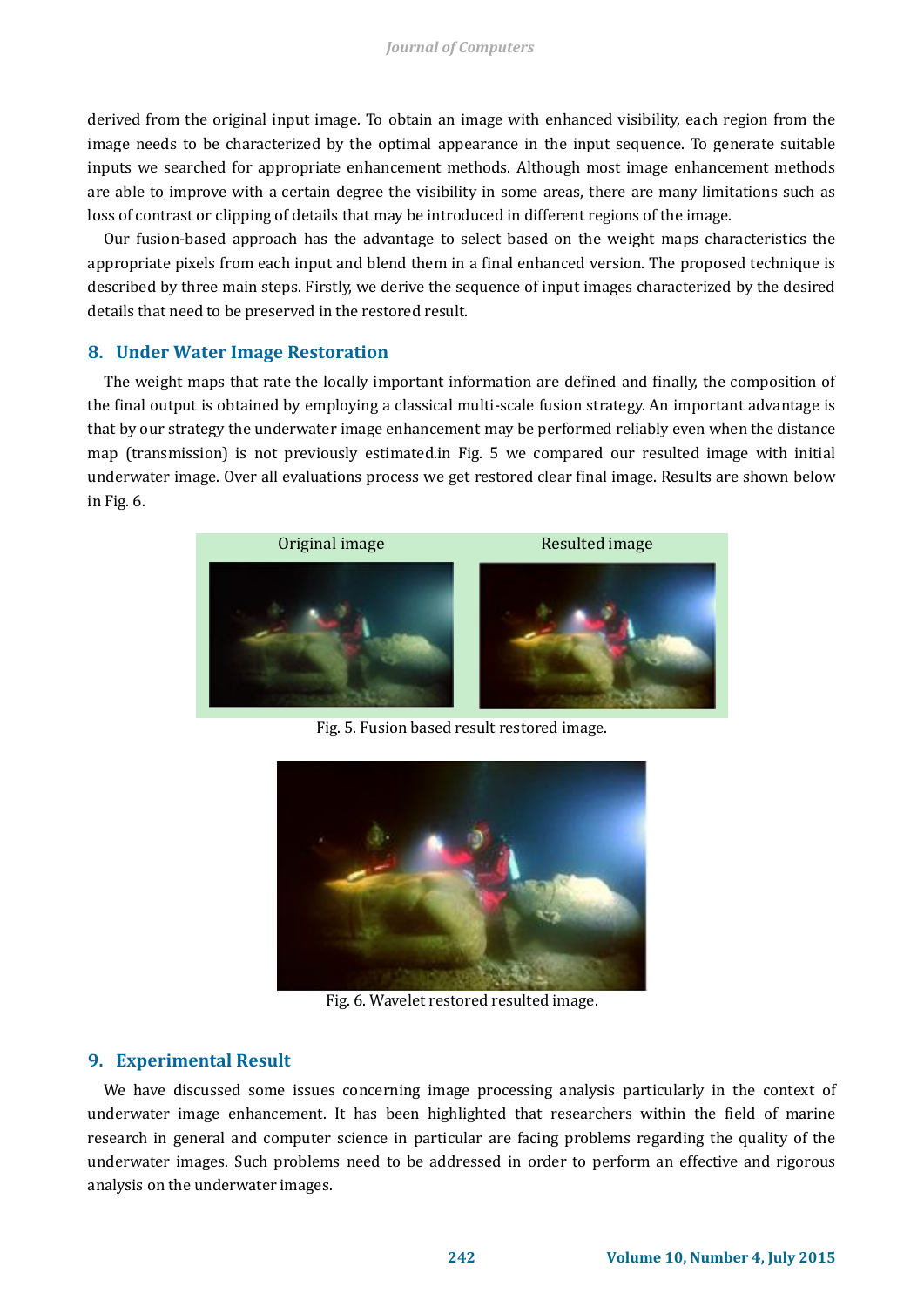#### *Journal of Computers*

Most importantly, the problems need to be addressed in the pre-processing stage in the computer vision system. We have conducted experiments to evaluate our applied to de-noised images by varying the parameters preprocessing technique on degraded underwater. In Fig. 7 we calculated the histogram of original images and the restored images.



Fig. 7. Histogram for resulted image.

## **10. Image Evaluations**

We use the image for evaluation show below in Table 1 for different techniques, how to better enhanced and restore the image.





## **11. Conclusion**

Our approach has been extensively tested for real underwater images. In presented a direct comparison between the result of our technique and the results of two recent single image de-hazing techniques. Even though there are some similarities, we found that de-hazing strategies are not generally suitable for the problem of underwater image restoration. Several input images and our restored results. Please note the restoration of the initial color but as well the enhancement of the contrast.

As expected, the problem cannot be solved by only applying white balancing. Moreover, as can be seen our approach is able to restore more accurately the original image compared with the specialized technique of that uses different polarization filters.

## **12. Future Enhancement**

A main limitation of our method is represented by the fact that the noise contribution may be amplified